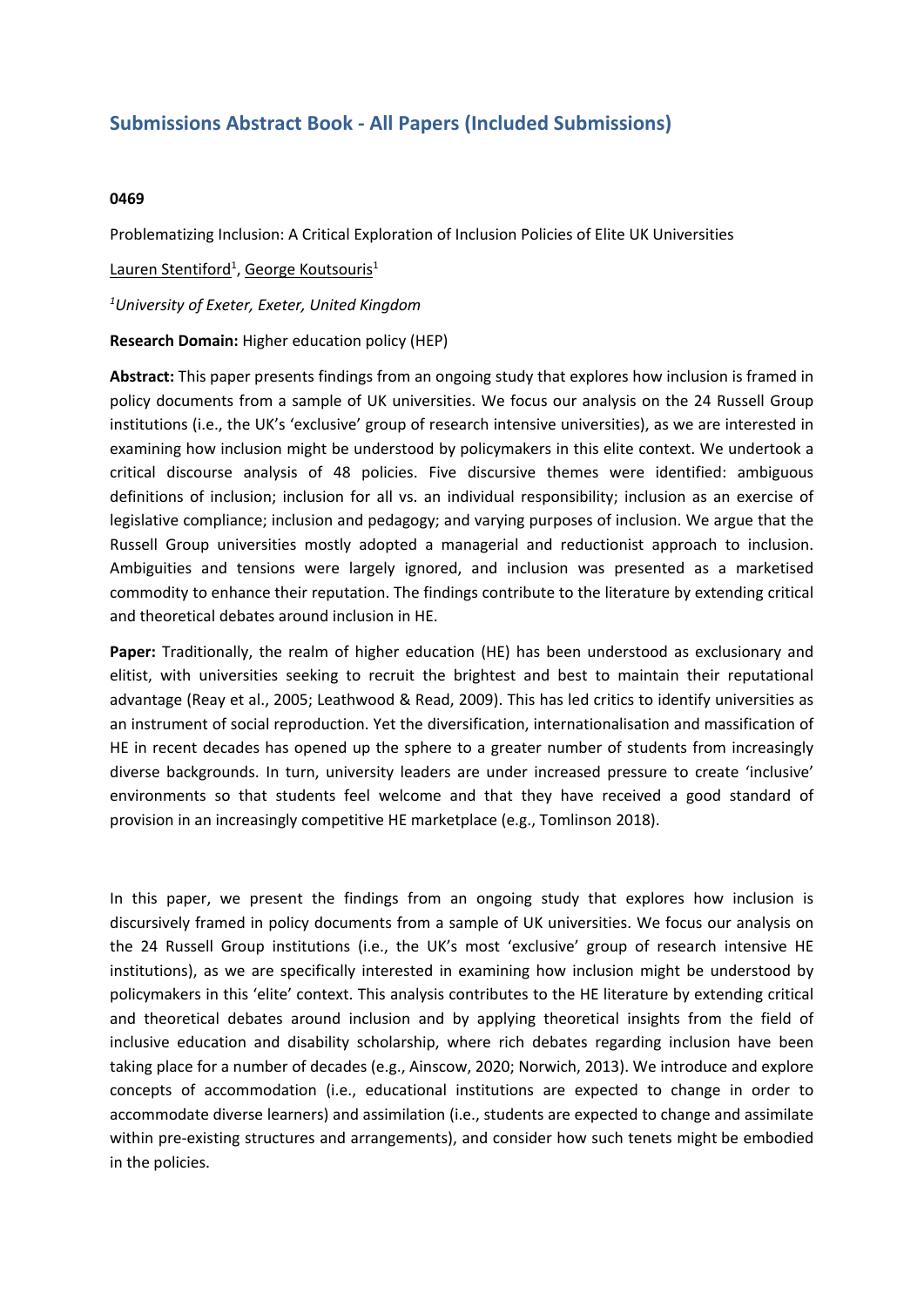Our analysis was guided by the following research question:

1. How is inclusion defined and understood in Russell Group university policy documents?

## **Methodology**

In May 2021, we located and downloaded 48 policy documents from the websites of the 24 Russell Group Universities (Russell Group, 2021). The policies were either directly related to inclusion or inclusion was explicitly discussed in the documents (which were most often about equality, diversity, respect, fairness, or more broadly the vision of the institution). We analysed the policies using <sup>a</sup> critical discourse analysis approach, informed by Wodak and Meyer (2009) and Mullet (2018). The approach was both inductive and deductive, in the sense that we started from the literature and our research questions, but we also accounted for emerging themes. We coded each policy line-by-line in order to draw out latent or hidden beliefs, and paid particularly close attention to issues of power and language use (e.g., managerial discourse). The authors worked together to discuss and agree on emergent discourses regarding inclusion.

## **Findings**

We identified five discursive themes: ambiguous definitions of inclusion; inclusion for all vs. an individual responsibility; an exercise of legislative compliance; inclusion and pedagogy; and varying purposes of inclusion. In particular, we found that the way inclusion was approached in the policy documents could largely be described as reductionist. Inclusion was often defined in <sup>a</sup> cyclical way in line with values that are difficult to define (e.g., respect, fairness, equality). Further, very few institutions acknowledged that achieving inclusion can be challenging (i.e., accommodation vs assimilation); the use of managerial language and discourse used in the context of inclusion appeared to in some ways absolve the institutions of responsibility to engage with such challenges and tensions. For example, inclusion was often presented as the responsibility of the individual rather than the whole institution, subtly shifting accountability – and potentially blame – away from the institution. Inclusion was also frequently described as way for an HE institution to ensure its relevance in <sup>a</sup> fast-changing and globalised world, and in <sup>a</sup> sense 'marketed' by the HEI as <sup>a</sup> signifier of 'excellence'. This can be seen as representing <sup>a</sup> more cynical and commercial take on inclusion (i.e. inclusion as <sup>a</sup> commodity) that can enhance the global reputation of <sup>a</sup> university – in turn leading to more students and more profit.

Overall, we argue in this paper that ambiguities and tensions were largely ignored in the policy documents of the Russell Group universities, and inclusion was presented as <sup>a</sup> marketised commodity to enhance their reputation. The findings contribute to the literature by extending critical and theoretical debates around inclusion in HE that are beginning to emerge (e.g. Stentiford & Koutsouris, 2020).

**References:** Ainscow, M. (2020). Promoting inclusion and equity in education: Lessons from international experiences. *Nordic Journal of Studies in Educational Policy*, 6(1), 7-16.